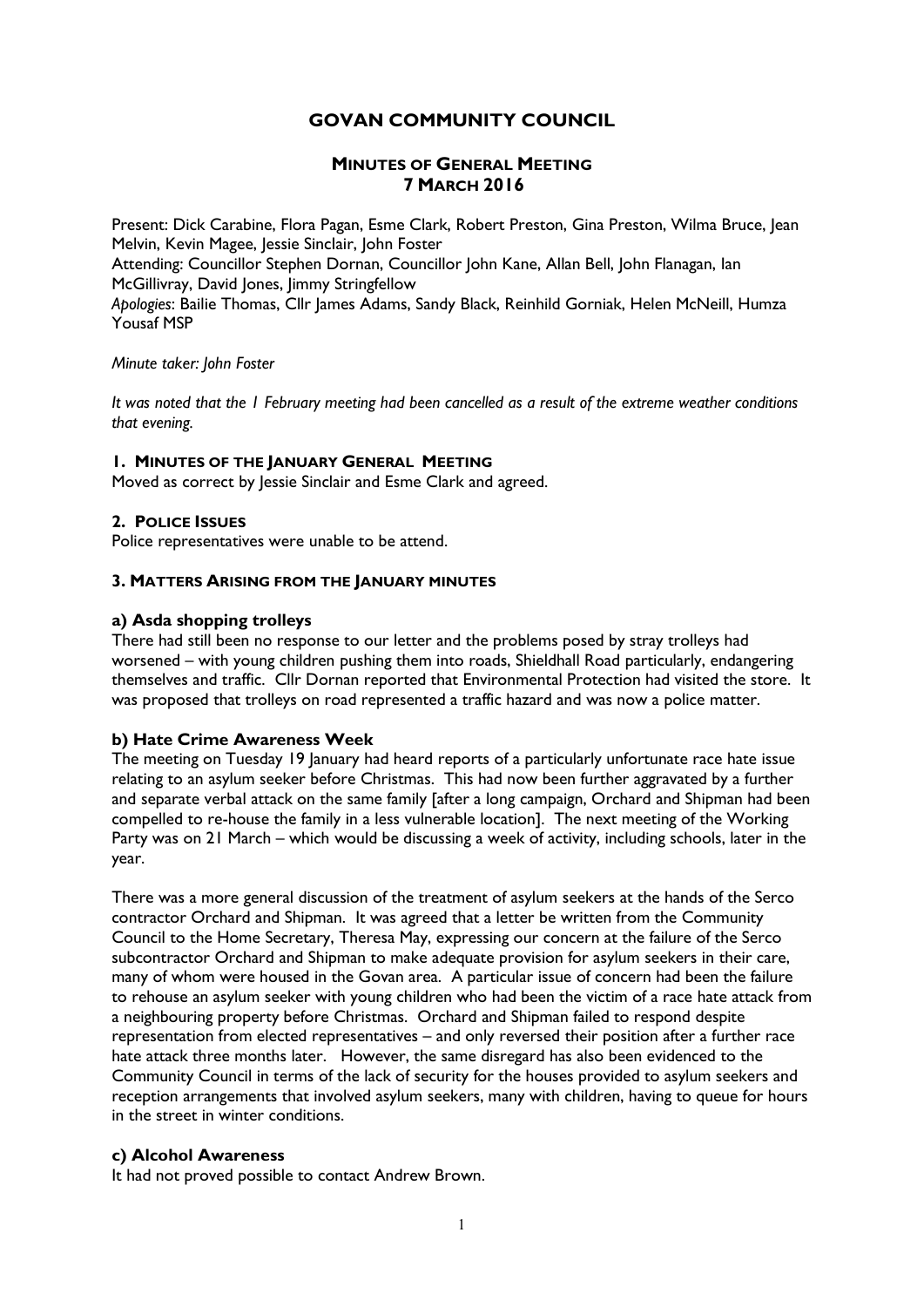## d) Bus services and Fastlink

Councillors Kane and Dornan reported on their discussions with the Fastlink team and noted that buses were now stopping at all stops – including the stop on Govan Road at Elder Park pond. It was noted from correspondence forwarded by Gordon Mackay that the bus company was aware that some of the information provided to passengers was not fully up to date. It was also suggested that the bus stop formerly across the road from the Govan yard gate should be re-instated.

Work was being undertaken to overcome some of the problems at the Drive Road/Govan Road corner, to reinstate the pedestrian crossing and remove the traffic lights. Attention would also be given to reconfiguring the bus and road markings at the bus stop on Golspie Street immediately south of the Underground.

On road safety more generally serious concern was expressed about the pedestrian crossing on Langlands Road immediately to the east of Drive Road – for which there was no line of sight for drivers turning left from Drive Road.

### e) Cuts and People's Assembly against Austerity

Councillor John Kane noted that the Council would set its budget for the coming year on Thursday 10 March. Three consultation meetings had been held by the Council in order to identify key areas of provision would should be protected. Some protection would be afforded by liaison with voluntary sector organisations and the provision of support from the Integrated Grant Fund being matched by monies from the Scottish government.

The Minute Secretary had attended the meeting organised by Glasgow Trades Union Council on 10 February with Council leaders, community representatives and trade unions representing the council workforce. This heard of the serious consequences for all non-statutory services.

### f) Graving Dock

There was no further report at this stage.

### g) Southern Hospital

Our Secretary had written to Johann Lamont regarding a) failure to answer phones b) the discharge of patients without adequate care (missing essential medicines) and c) the lack of beds, on occasion, for those admitted through A&E. Johann had responded acknowledging our concerns. It was agreed to invite the newly elected MSP for SW Glasgow to our lune meeting to further discuss these issues.

### h) Future of Govan Shipyard

There was no further report.

### i) Govan Fair

Jimmy Stringfellow reported that plans were in hand for the 2016 Fair.

### j) 31 Burleigh Street: application for a bookmakers

Our MSP Johann Lamont had responded to our letter and forwarded an answer from Alex Neil as Cabinet Secretary for Social Justice and Community Affairs. Mr Neil acknowledged that the Scottish government shared our concerns about the undue proliferation of gambling establishments and was considering changes to legislation to give greater leverage to communities raising the negative consequences of changes of use – but also claimed that the Scottish government's ability to act was restricted by non-devolved powers. The meeting remained of the opinion that the key issue that needed to be addressed was that betting offices be re-categorised as sui generis and not simply as Class 2 offices. This would enable communities to have greater leverage in ensuring that existing offices could not directly be converted into betting shops and social factors such as proximity to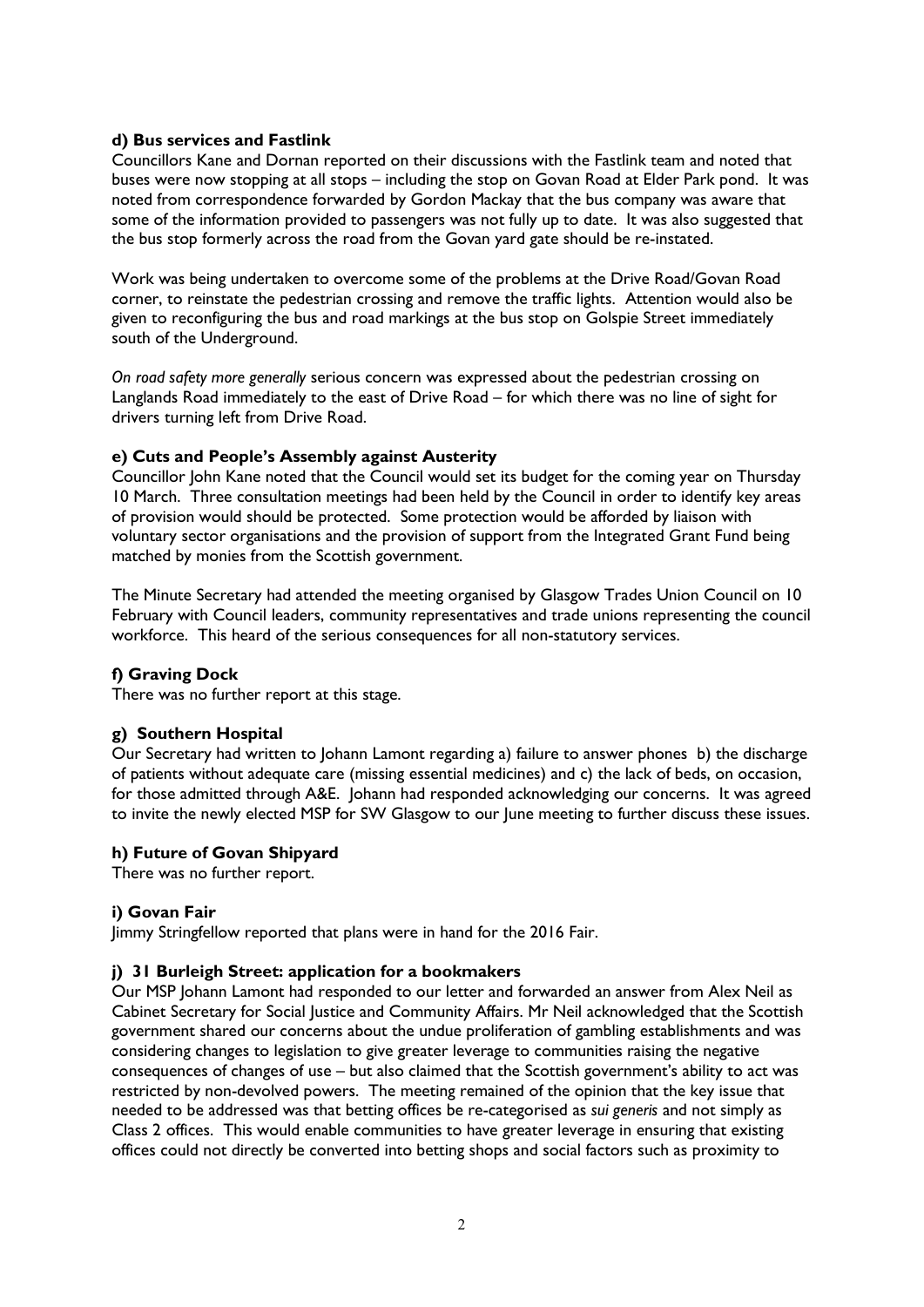other betting offices and public houses and the residential character of the street be taken into account. This should be conveyed to our newly elected MSP and to Mr Neil.

## k) Potholes: Crossloan/Craigton Road

Correspondence from Bailie Thomas indicated that temporary patching would take place immediately and be followed before the end of the financial year by permanent patching. It was reported that the temporary patching had now been completed – though very limited in character.

### l) Blocking of access in Rathlin Street and Wardrop Streets

The Secretary had visited. It appeared that any blockage had only been very temporary and that GHA vans did not in general block access.

## m) Caravan parked near gate of Elderpark Library

This had now been removed.

### n) Pallet business at Arthurlie Street and traffic hazards

Bailie Thomas had reported that LES was ordering new signs to go up at Ardlaw Street requiring compliance with regulations for the roundabout and which would enable police to take action over infringements. These had not yet been erected. Jessie Sinclair reported that there had been no improvement in the driving habits of those working in the Social Work department and that the transporters used by the pallet company were regularly blocking access in Ardlaw Street. She and her neighbours planned to take videos to illustrate the dangers – particularly to children. Councillor Dornan indicated that he would investigate whether a traffic management exercise had been conducted.

## 4. COMMUNITY COUNCIL ORGANISATION

## a) Membership of the Community Council

The new members were welcomed to the meeting

### b) Accounts for the past financial year

Our Secretary was delivering the account books to our Independent Auditor, Christine Murphy, the following morning

## c) Computing equipment for the Secretary

The meeting minuted its agreement that the Secretary takes steps to purchase a computer and printer for the Community Council. Our Secretary indicated she would come back to the meeting with quotes.

## 5. CORRESPONDENCE

a) Elder Park

An outdoor gym would be in operation from 17 March and through April using the outdoor equipment under supervision.

b) Johann Lamont MSP

Details of surgeries through March

- c) A Queen Elizabeth Commemoration medal An exemplar was passed round the meeting
- d) Glasgow Health and Social Care Partnership: consultative meeting on attitudes to heath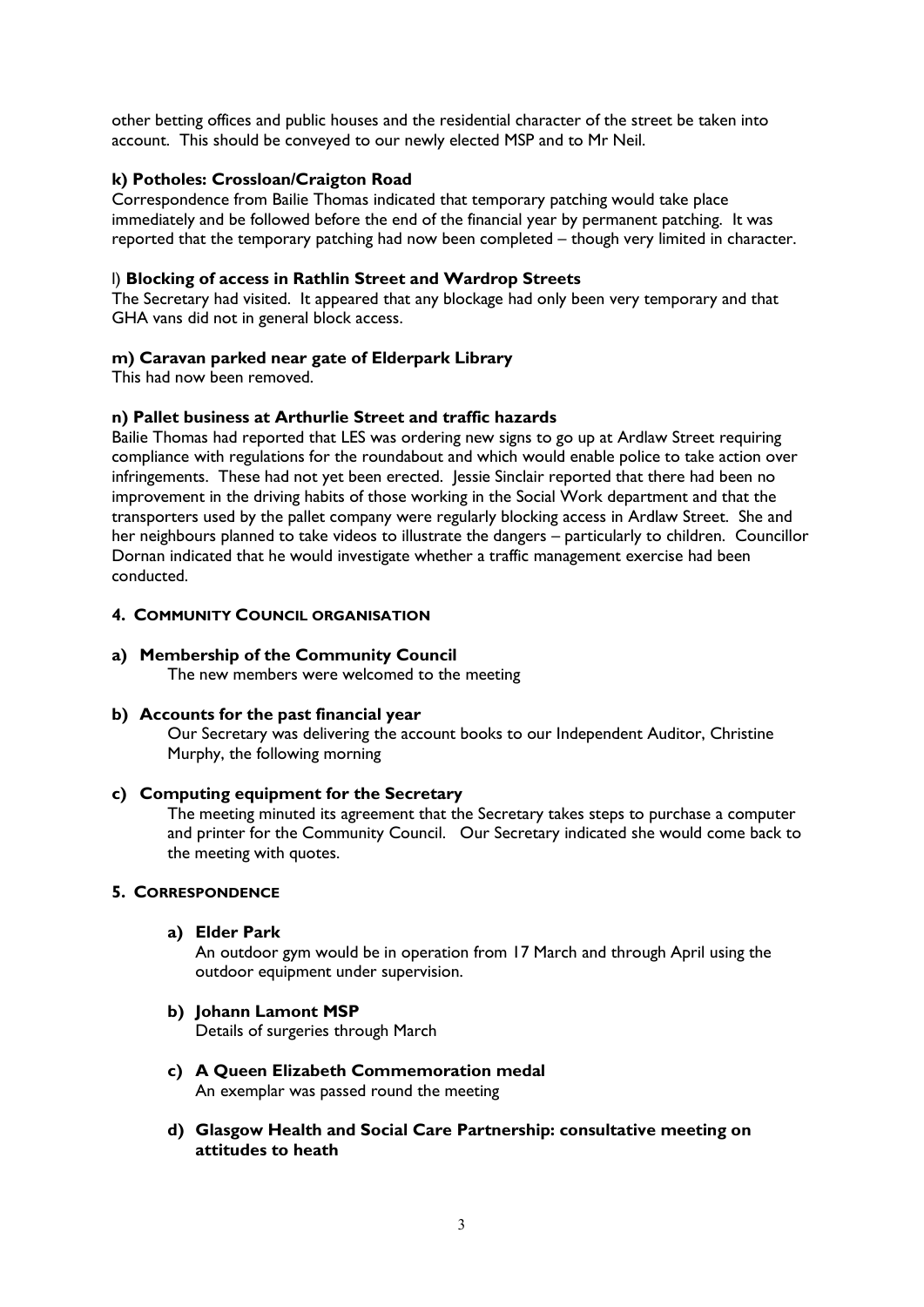This was taking place on the morning of 22 March at Gorbals Parish Church followed by lunch. Jimmy Stringfellow indicated that he would attend.

e) Community Planning Partnership: Thriving Communities scheme

It was agreed to invite Yvonne Reilly to our 4 April meeting to discuss local initiatives for the Thriving Communities programme (funding £5,000 by the Scottish Government and £5,000 by the Area Partnership). The programme would require consultation to be completed by 27 May.

## f) G51 Parking Campaign

Correspondence was received from the Secretary Lisa Devlin asking for a letter of support from the Community Council ahead of the Independent Inquiry into due process regarding the City Council's decision. The preliminary hearing of the 3729 objections would be on 28 April and the full hearing on 2 June in the Pearce Institute.

It was agreed that a letter of support be written. It was noted that the Community Council already had a position of support for the campaign and did not believe that the residents of Linthouse and Drumoyne (and potentially Govan as a whole) should have to carry the financial burden of the lack of adequate parking provision for the new hospital. It was also agreed that we should reiterate our previous position that it was ultimately the responsibility of the Scottish government, who initiated plans for the hospital and had responsibility for its planning and construction, to make good the financial shortfall.

### g) Linthouse Housing Association Community Plan Survey

A detailed questionnaire had been received to enable the Housing Association to assess community needs. It was agreed to respond indicating that the Community Council had not been in a position to answer all questions but had, in response to a reading of the options under different headings, taken the following positions:

Employment support services The Community Council would prioritise properly funded and supported training and employment initiatives over Modern Apprenticeships which often failed to provide effective training and development

Community Support Services The Community Council would give priority to Welfare Rights services

Community Safety Services The Community Council would give priority to positive alternatives for young people and in particular more detached youth workers

Health and Welfare Services The Community Council would give priority to Addiction services

Transport Services The Community Council would prioritise free parking for residents

### 6. PLANNING

#### a) South Street incinerator

This had been thrown out by the Planning Committee

- b) Helen Street: all night opening for MacDonalds: no objection
- c) Dragon Takeaway on Craigton Road: opening to midnight no objection.